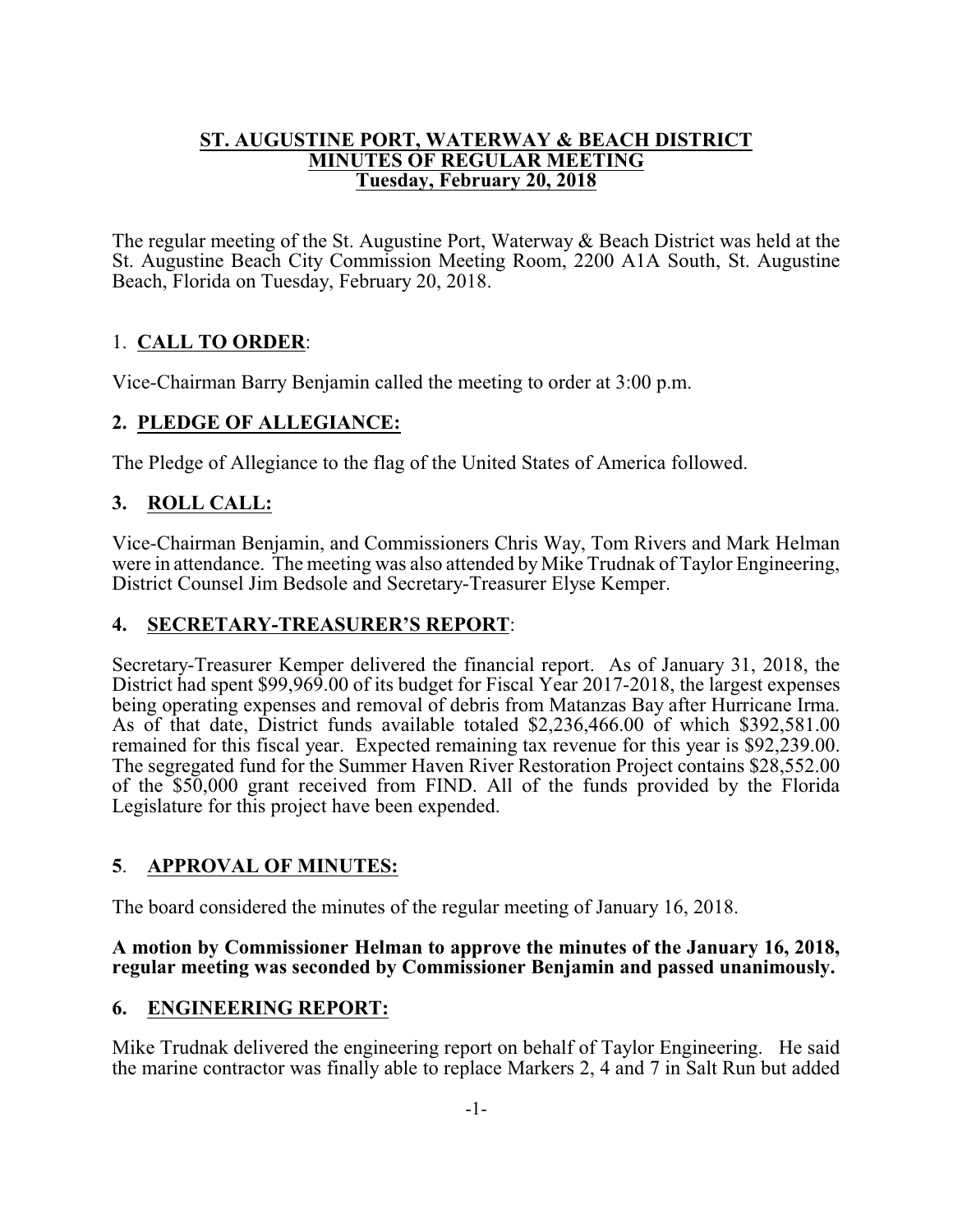that Markers 1 and 12 had disappeared since the last meeting and also needed to be replaced. He requested the board to approve the replacement of markers 1 and 12 at a cost of approximately \$1,650.00 per marker. The board unanimously approved the request.

## **7. OLD BUSINESS: NONE**

### **8. NEW BUSINESS:**

A. Sea Oats Project - Mayor Undine George. St. Augustine Beach Mayor Undine George failed to appear as scheduled. In her place, City Manager Max Royle said he would obtain a firm estimate of the amount the City of St. Augustine Beach would need for sea oats replanting and present that at the next regular meeting.

B. Resolution for Supervisor of Elections. District Counsel Jim Bedsole presented a proposed resolution for the board's review and approval in response to the request by the St. Johns County Supervisor of Elections for ballot information. The proposed resolution, No. 18-01, details current commissioner information, the seats scheduled for election, the terms of office for each seat, and the date on which new board members will be assuming office.

#### **A motion by Vice-Chairman Benjamin to approve Resolution No. 18-01 was seconded by Commissioner Rivers and passed unanimously.**

## **9. GOVERNMENT REPRESENTATIVE COMMENTS:**

Jim Piggott, Director of General Services, City of St. Augustine, asked the board to approve a shift of overtime funds for marine law enforcement to include the Fire Department so funds can be used for Fire Department overtime. He said during periods of peak demand, both agencies field marine staff and should be treated equally.

#### **Vice-Chairman Benjamin moved to approve the City's request to fund overtime for fire fighters serving on marine duty from the \$8,000 fund in this year's budget. The motion was seconded by Commissioner Way and passed unanimously.**

Corporal Josh Underwood, St. Johns County Sheriff's Office Marine Unit, reported on his organization's activities for the past month which included inspections, enforcement actions, derelict vessel identification, and public education events. He said next month they will conduct emergency flare identification practice off St. Augustine Beach near the county pier.

Carl Blow, St. Johns County's member of the board ofthe Florida Inland Navigation District, reported that grant requests from agencies in St. Johns County to FIND total only \$203,000 this year, and encouraged interested parties to take advantage of the remaining funds in FIND's budget by filing additional grant requests. Mr. Blow then distributed written information regarding cost sharing between FIND and the federal government for maintenance dredging of the Intracoastal Waterway and the Okeechobee Waterway across lower Florida. He said FIND was originally created in the 1970s to obtain the real estate needed for dredging operations but that, as federal funds diminished over the ensuing